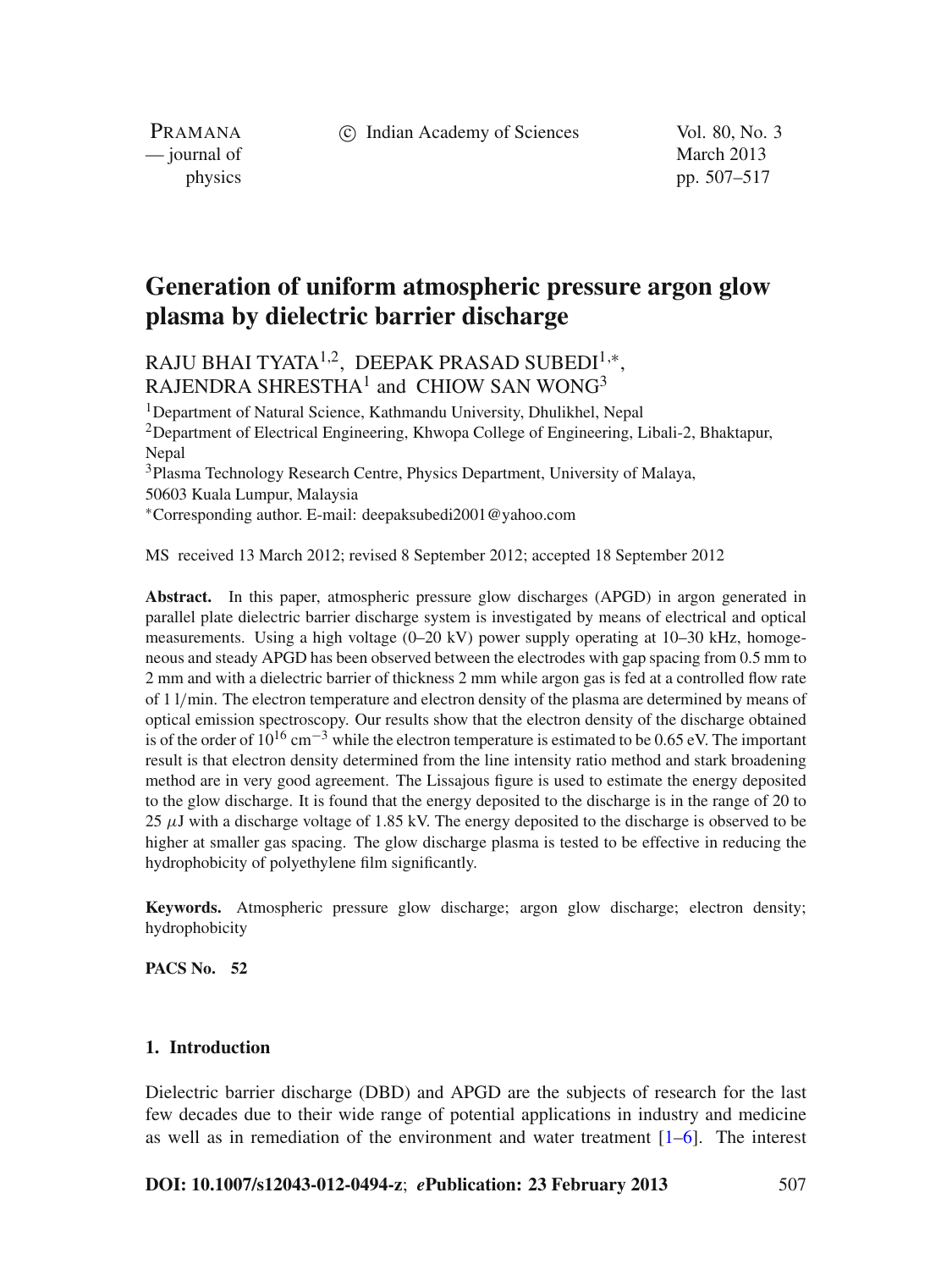## *Raju Bhai Tyata et al*

in these atmospheric pressure plasmas have been emphasized in practical applications because it minimizes the need for vacuum systems and enables the treatment of materials continuously [\[7](#page-10-2)]. The main advantage of APGD over filamentary DBD is that it offers a uniform plasma treatment which is necessary for the deposition of homogeneous thin film and uniform surface treatment [\[2](#page-10-3)[,3](#page-10-4)[,7\]](#page-10-2).

In general, a stable glow discharge is easily achieved in low pressure of less than few mbar [\[8](#page-10-5)[,9](#page-10-6)]. Most atmospheric pressure DBDs reported are filamentary and APGD is likely to be unstable and it tends to change to a filamentary discharge. The transition of atmospheric pressure discharge from glow to filamentary is strongly dependent on the type of gas used, the material of the dielectric, the structure of the discharge electrode, the frequency of the applied power source, the electrode spacing and the humidity of the gas [\[10](#page-10-7)[,11\]](#page-10-8).

However, several authors  $[12-15]$  $[12-15]$  have demonstrated the possibility of obtaining stable glow discharge at atmospheric pressure using a source frequency above 1 kHz, inserting dielectric plates between two metal electrodes and using He, Ne, Ar gases. The discharge is characterized by one single current pulse per half period of about 10 ns to 100  $\mu$ s duration and a current of amplitude 10 mA to several amperes [\[16](#page-10-11)[,17](#page-10-12)].

In this paper, we report the generation of argon APGD by DBD and its electrical and optical characterization. The application of the discharge for the surface modification of polyethylene (PE) to improve the hydrophilicity property has also been demonstrated.

#### **2. Experimental set-up**

The schematic diagram of the experimental arrangement used to study the APGD is shown in figure [1.](#page-1-0) The discharge is generated between two symmetric parallel electrodes. The electrodes are made of brass with smooth surface. They have 50 mm diameter and 10 mm thickness. The lower electrode is fixed and the upper one is movable with a pitch of 0.5 mm. Glass plate of 2 mm thickness is used as the dielectric. A high voltage AC power

<span id="page-1-0"></span>

**Figure 1.** Schematic diagram of the experimental set-up. 1 – Electrode, 2 – gas inlet, 3 – dielectric, 4 – grounded electrode, 5 – bottom flange, 6 – discharge gap, 7 – gas outlet, 8 – HV probe, 9 – HV power supply, 10 – digital oscilloscope, 11 – PC.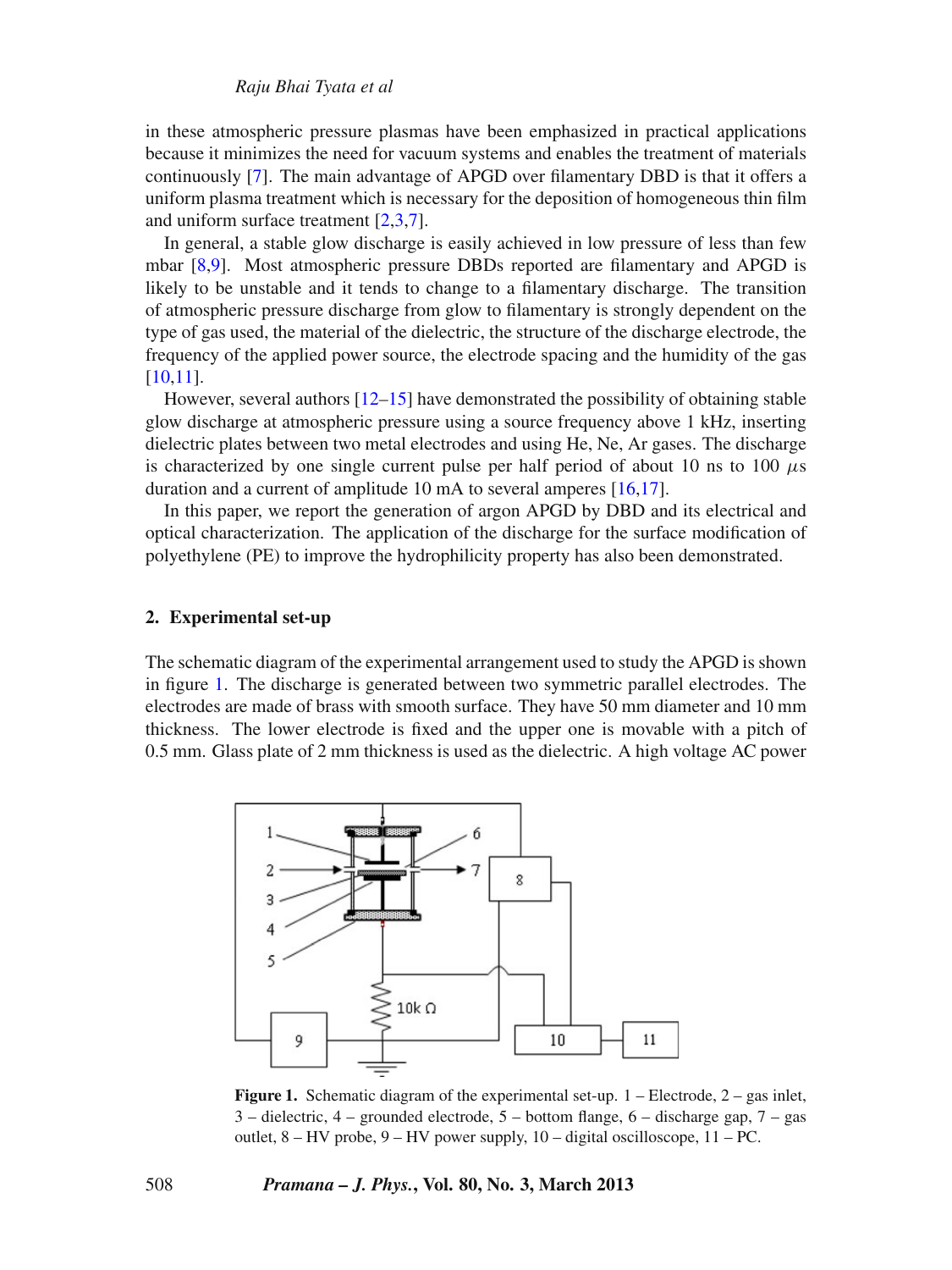supply is used and the applied voltage is in the range of  $1-2$  kV at a frequency of 30 kHz. The gap between the electrodes can be varied from 0.5 mm to 2 mm and Ar is fed at a flow rate of 1 l/min. A high voltage probe is used to measure the voltage applied across the electrodes while the discharge current is measured by using a shunt resistor at the earth side of the discharge tube. The signals are recorded using a Tektronix TDS2002 digital oscilloscope.

The experiments are carried out for gap spacing of 0.5 mm, 1 mm and 2 mm. The optical emission spectra in the range 190–800 nm are recorded by a HORIBA Jobin Yvon UV-VIS Spectrometer. Its focal length is 140 nm and grating per mm is 1200. Typical resolution with 100  $\mu$ m core fibre is 2.3 nm and is connected with SMA connector.

Surface treatment of PE film of the commercial variety having  $20-30$  g/m<sup>2</sup> surface density has been carried out. The films are washed in ultrasonic bath with isopropyl alcohol for 10 min and then dried in air. The effect of the treatment time on the surface property of the sample is investigated by measuring the contact angle of the untreated and plasma-treated PE with water.

## **3. Results and discussion**

## 3.1 *Electrical characterization*

Figure [2a](#page-2-0) shows the current and voltage waveforms of the discharge produced with 0.5 mm gap spacing. The corresponding image of the discharge is shown in figure [2b](#page-2-0). The current waveform shows a displacement current with an amplitude of nearly 1.2 mA which leads the voltage indicating the capacitive nature of the DBD system. With low applied voltage, the current waveform is found to have many spikes representing the existence of filamentary discharge. The applied voltage is gradually increased upto 1.85 kV. The current waveform then becomes free of clustered filaments and there is only one spike in each half-cycle of the current waveform. The appearance of the single current spike per half-cycle is in fact an indication of transition from filamentary to glow discharge. In

<span id="page-2-0"></span>

**Figure 2. (a)** Voltage and current waveforms of the APGD produced with a power supply operated at 26.5 kHz, gap spacing  $= 0.5$  mm, thickness of the dielectric  $(glass) = 2$  mm. **(b)** Photograph of the discharge.

*Pramana – J. Phys.***, Vol. 80, No. 3, March 2013** 509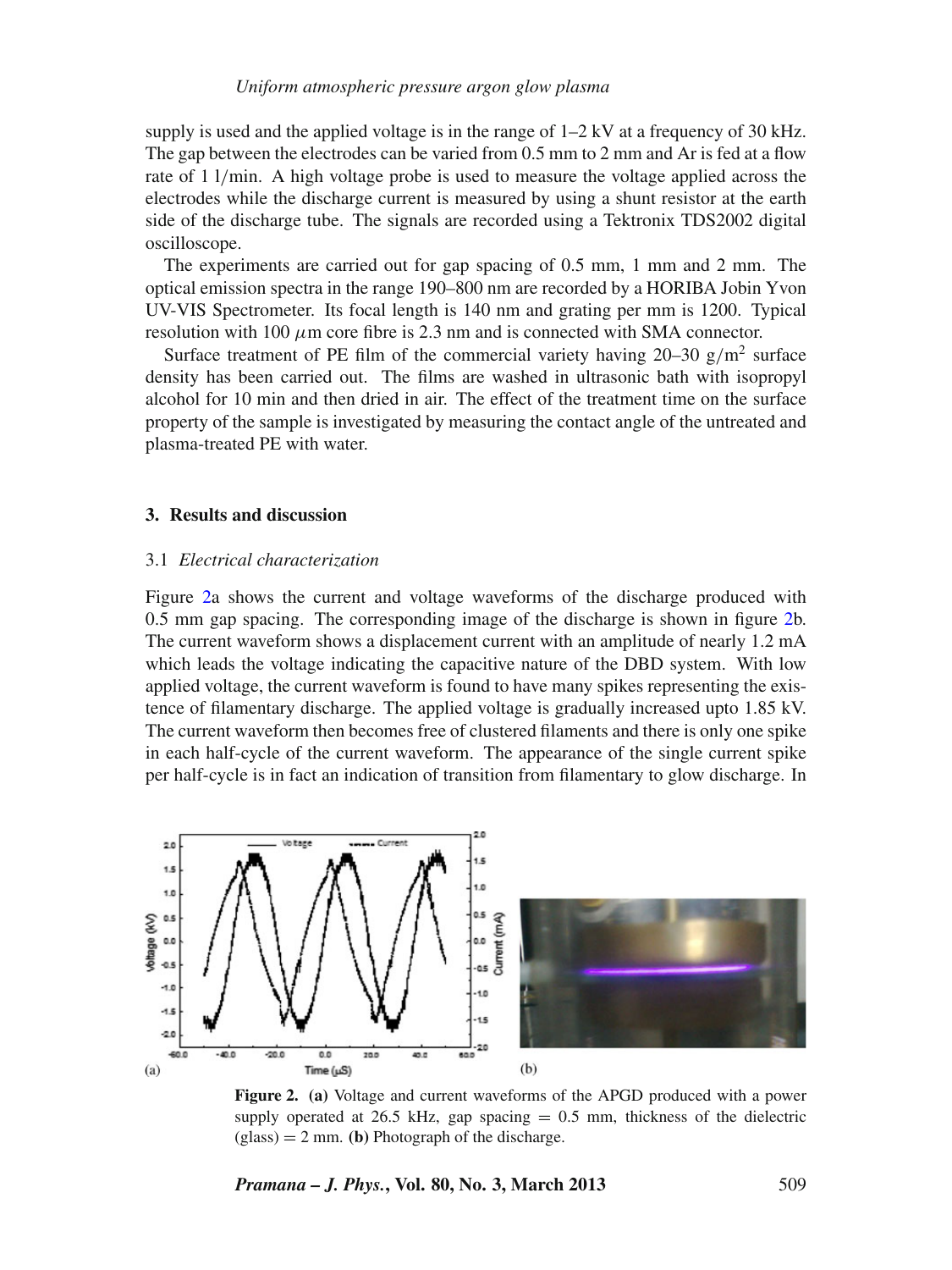<span id="page-3-0"></span>

**Figure 3. (a)** Voltage and current waveforms of the APGD produced with a power supply operated at 26.5 kHz, gap spacing  $= 1$  mm, thickness of the dielectric (glass) = 2 mm. **(b)** Photograph of the discharge.

this experiment, the voltage of AC power supply applied to the electrodes is increased gradually in the presence of Ar flow rate of 1 l/min. For a gap of 0.5 mm, the discharge is turned on when the voltage is increased to 0.53 kV. The peak current is 1.5 mA.

In the case of 1 mm gap as shown in figure [3a](#page-3-0), 0.85 kV is required to ignite the discharge while the peak current in this case is 1.6 mA. Similarly, in the case of 2 mm gap as shown in figure [4a](#page-3-1), 1.14 kV is required to turn on the discharge and the discharge current reaches a maximum of 2.0 mA. Figures [3b](#page-3-0) and [4b](#page-3-1) indicate the corresponding images of discharge in 1 mm and 2 mm gap respectively.

The breakdown voltage and the corresponding current during the negative halfcycle seem to be different from those at positive half-cycle. For 0.5 mm gap, the negative cycle gives higher peak discharge current but for 1 mm and 2 mm gaps, the peak discharge current at negative cycle is lower than that at positive cycle. It is important to

<span id="page-3-1"></span>

**Figure 4. (a)** Voltage and current waveforms of the APGD produced with power supply operated at 26.5 kHz, gap spacing  $= 2$  mm, thickness of the dielectric  $(glass) = 2$  mm. **(b)** Photograph of the discharge.

### 510 *Pramana – J. Phys.***, Vol. 80, No. 3, March 2013**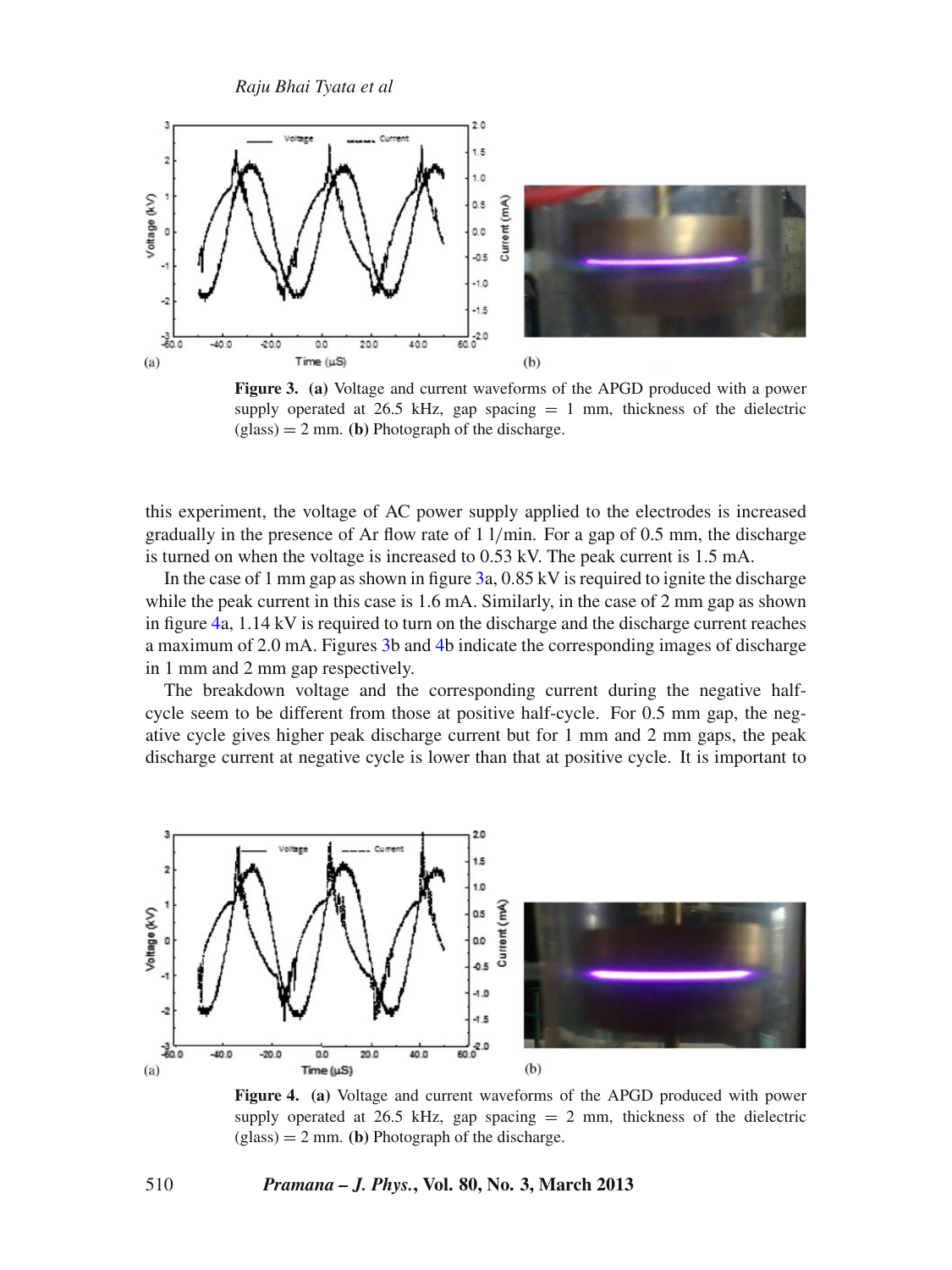note that the change in current waveform is also due to the change in capacitance of the discharge system while changing the gap width.

## 3.2 *Determination of electron temperature and electron density by optical emission spectroscopy*

Figure [5](#page-4-0) shows the optical emission spectra of the discharge produced between the electrodes with a gap of 2 mm. Four suitable lines (two belong to the neutral atom ArI and the other two belong to the first ionized specie ArII) have been chosen. Spectroscopic data for the four lines,  $\lambda_{n1} = 696.54$  nm  $(a_1 \to b_1)$ ,  $\lambda_{n2} = 751.034$  nm  $(a_2 \to b_2)$ ,  $\lambda_{+1} = 314.13$  nm  $(c_1 \rightarrow d_1)$  and  $\lambda_{+2} = 378.75$  nm  $(c_2 \rightarrow d_2)$  consist of the transition levels, *A*, *g* and *E* which are taken from NIST atomic spectra database.

The method we adopt here to determine the electron temperature of the APGD plasma involves taking line intensity ratio [\[19](#page-10-13)] for two pairs of lines as given by eqs [\(1\)](#page-4-1) and [\(2\)](#page-4-2).

<span id="page-4-1"></span>
$$
R_1 = \frac{I_{+1}}{I_{n1}} = \frac{2}{n_e} \frac{\lambda_{n1} A_{+1} g_{c1}}{\lambda_{+1} A_{n1} g_{a1}} \left[ \frac{2 \pi m_e k T_e}{h^2} \right]^{3/2} e^{-(E_{a1} - E_{c1} + E_i)/k T_e}, \tag{1}
$$

<span id="page-4-2"></span>
$$
R_2 = \frac{I_{+2}}{I_{n2}} = \frac{2}{n_e} \frac{\lambda_{n2} A_{+2} g_{c2}}{\lambda_{+2} A_{n2} g_{a2}} \left[ \frac{2 \pi m_e k T_e}{h^2} \right]^{3/2} e^{-(E_{a2} - E_{c2} + E_i)/k T_e}.
$$
 (2)

By taking the ratio of  $R_1$  and  $R_2$  we then obtain the expression:

<span id="page-4-3"></span>
$$
\frac{R_1}{R_2} = \frac{I_{+1}/I_{n1}}{I_{+2}/I_{n2}} \n= \left(\frac{A_{+1}}{A_{n1}}\right) \left(\frac{g_{c1}}{g_{a1}}\right) \left(\frac{\lambda_{n1}}{\lambda_{+1}}\right) \left(\frac{A_{n2}}{A_{+2}}\right) \left(\frac{g_{a2}}{g_{c2}}\right) \left(\frac{\lambda_{+2}}{\lambda_{n2}}\right) e^{-(\left(E_{a1} - E_{a2} - E_{c1} + E_{c21}\right)/kT_c)}
$$
\n(3)

<span id="page-4-0"></span>which is independent of the electron density  $n_e$ .



**Figure 5.** Optical emission lines of atmospheric pressure APGD produced in Ar.

*Pramana – J. Phys.***, Vol. 80, No. 3, March 2013** 511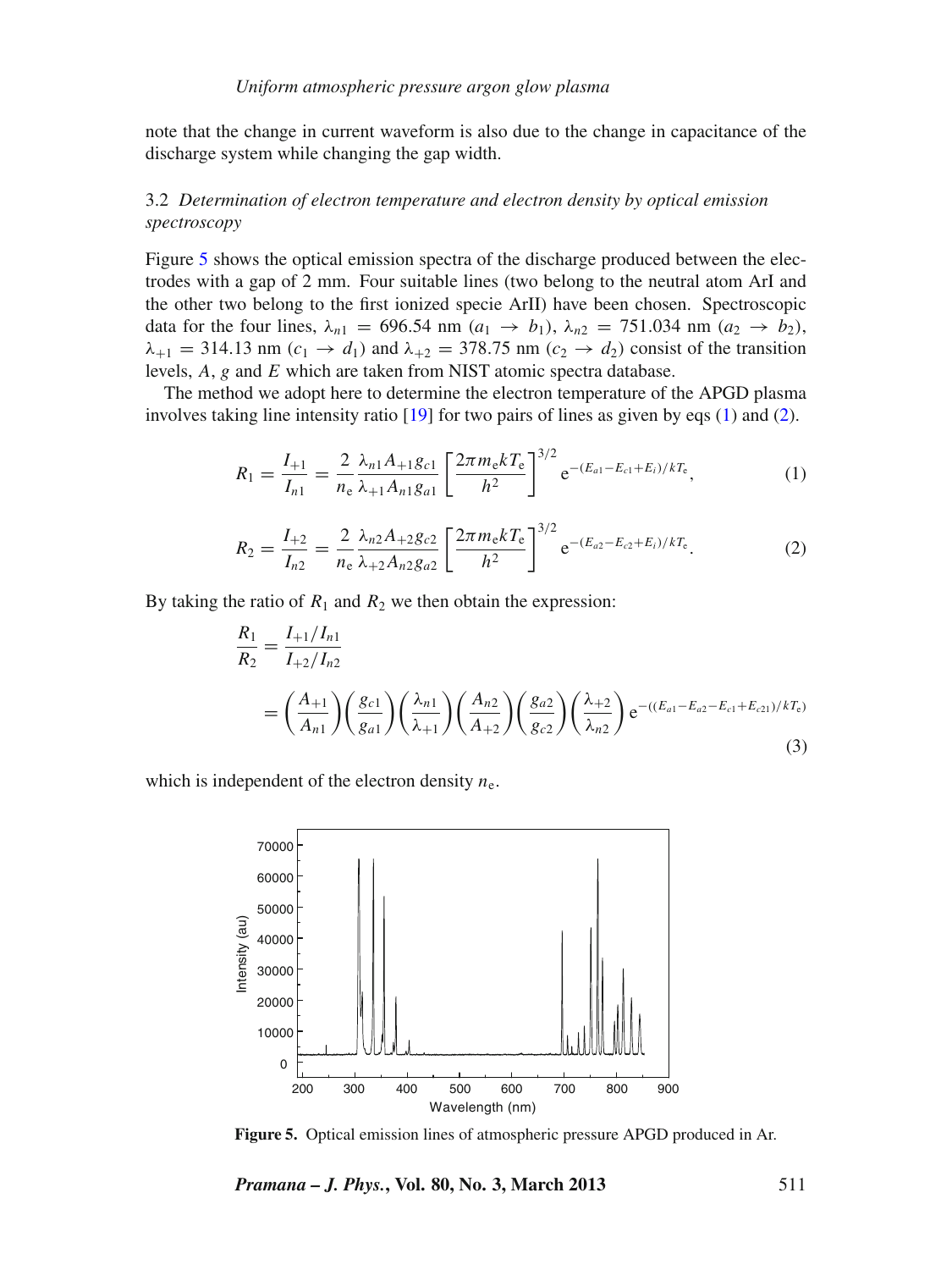<span id="page-5-0"></span>

**Figure 6.** Ar lines obtained from the APGD in the range of 200–450 nm (**a**) and 650–850 nm (**b**).

For the four lines chosen from figure [6,](#page-5-0) the plot of  $R = R_1/R_2$  against  $T_e$  is shown in figure [7.](#page-5-1) The electron temperature of the APGD has been determined to be 0.65 eV.

Using eq. [\(4\)](#page-5-2), the electron density  $(n_e)$  can then be calculated by substituting the value of electron temperature obtained from eq. [\(3\)](#page-4-3). Hence

<span id="page-5-2"></span>
$$
n_{\rm e} = 2 \times \frac{I_n}{I_+} \frac{\lambda_n A_+ g_+}{\lambda_+ A_n g_n} \left[ \frac{2 \pi m_{\rm e} k T_{\rm e}}{h^2} \right]^{3/2} e^{-(E_a - E_c + E_i)/kT_{\rm e}}, \tag{4}
$$

where  $I_n$  is the intensity of the ArI line (738.68 nm) (transition  $a \rightarrow b$ ),  $I_+$  is the intensity of the ArII line (398.42 nm) (transition  $c \to d$ ) and  $\lambda_n$ ,  $\lambda_+$ ,  $A_n$  and  $A_+$  are the wavelengths and probabilities of the transition. The calculated value of electron density obtained is  $n_e = 6.381 \times 10^{16}$  cm<sup>-3</sup>.

<span id="page-5-1"></span>The electron density of the APGD can also be estimated from the Stark broadening effect for comparison. The Stark broadening arises from the interaction of atoms with



**Figure 7.** Plot of  $R_1/R_2$  as a function of  $T_e$ .

### 512 *Pramana – J. Phys.***, Vol. 80, No. 3, March 2013**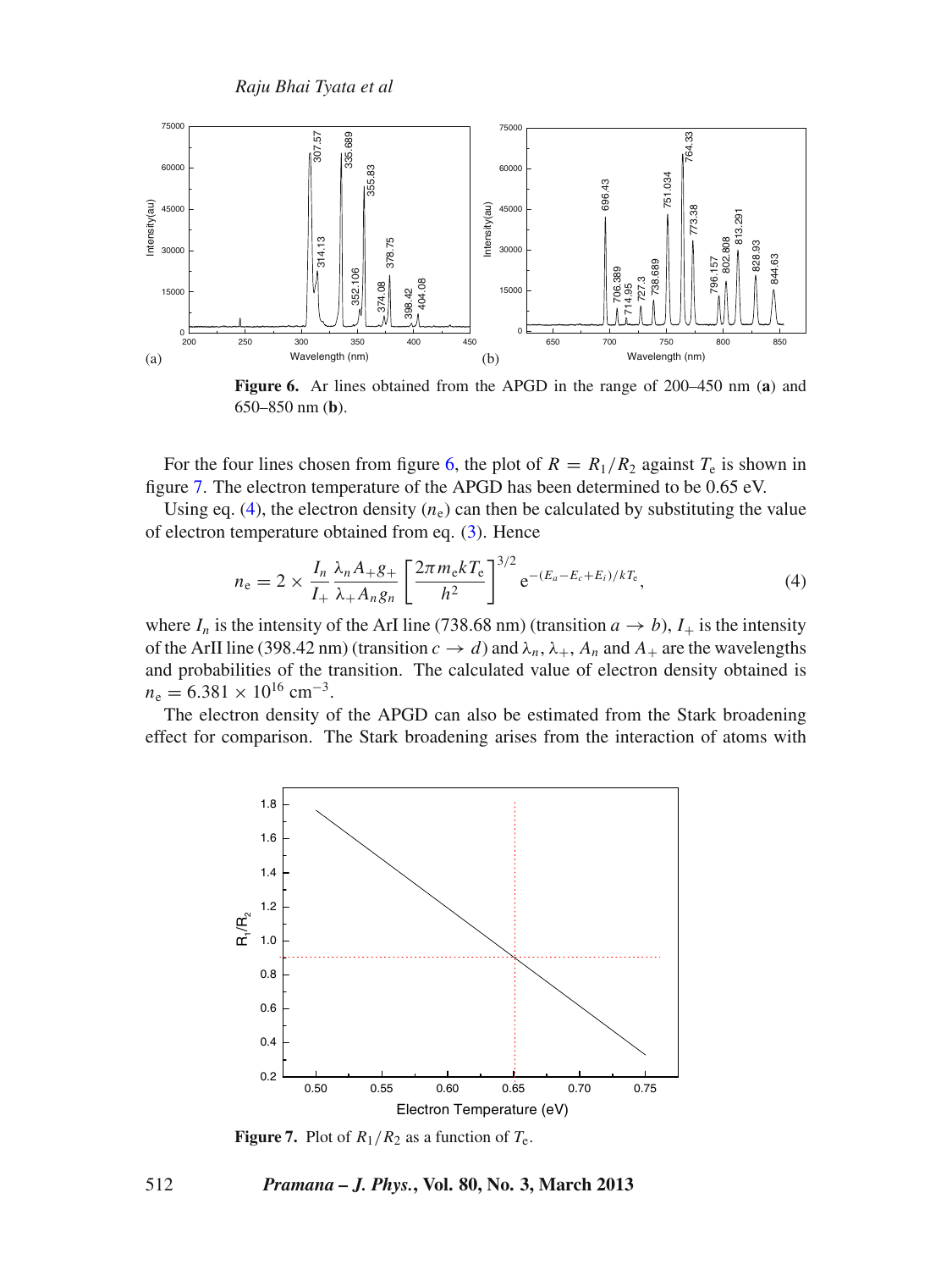<span id="page-6-1"></span>

**Figure 8.** Recorded line profile for  $\lambda_{n1} = 696.54$  nm and its Lorentzian fit.

charge particles. When electron contribution dominantes, the profile is symmetric and can be approximated by Lorentzian profile. However, asymmetries can appear when the contributions of ions become important [\[18\]](#page-10-14) and this therefore is a limitation of the present model for determining electron density. When the electrons have dominant contribution, the expression of full-width at half-maximum (FWHM) of Stark broadening can be approximated as in  $(5)$  [\[19](#page-10-13)[–21\]](#page-10-15).

<span id="page-6-0"></span>
$$
\Delta\lambda_{\text{Stark}} = 2 \times 10^{-11} (n_e)^{2/3} \,. \tag{5}
$$

The shape of the broadened line for  $\lambda_{n1} = 696.54$  nm is Lorentzian as shown in figure [8.](#page-6-1)

<span id="page-6-2"></span>The calculated value of electron density is  $n_e = 6.04 \times 10^{16}$  cm<sup>-3</sup> which agrees reasonably well with the value obtained from the line intensity ratio method.



**Figure 9.** Lissajous figure of APGD with an electrode spacing of 0.5 mm.

*Pramana – J. Phys.***, Vol. 80, No. 3, March 2013** 513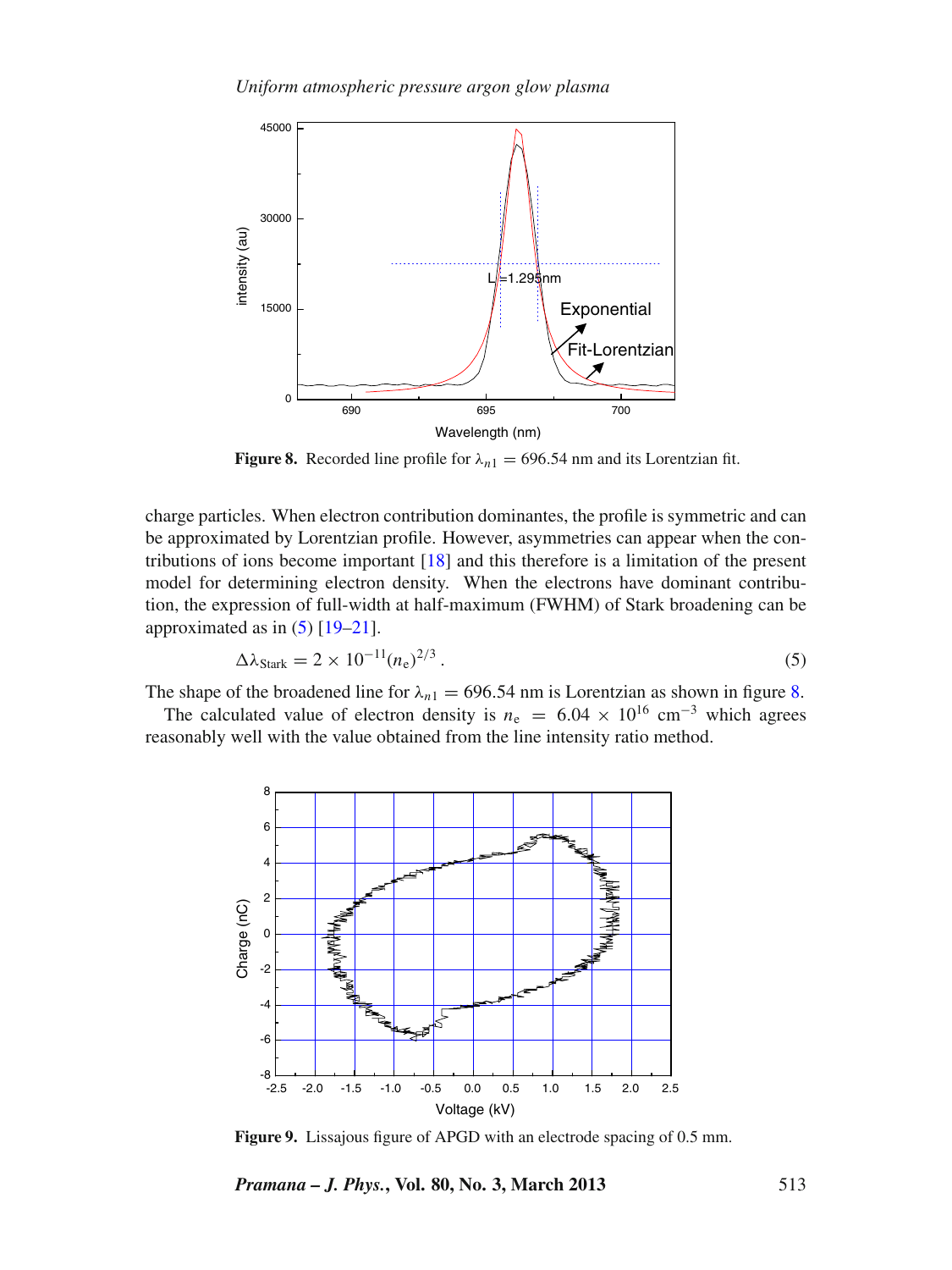<span id="page-7-0"></span>

**Figure 10.** Lissajous figure of APGD with an electrode spacing of 1 mm.

## 3.3 *Calculation of energy deposited into the discharge*

Analysis of Lissajous figure is carried out in order to estimate the energy consumed per cycle in the discharge. The plot of the charge transferred  $(Q)$  during the discharge vs. the voltage applied  $(V)$  is used to calculate the energy injected into the gas. Figure [9](#page-6-2) corresponds to the Lissajous figure of the discharge in Ar with the gap spacing of 0.5 mm. Figures [10](#page-7-0) and [11](#page-7-1) correspond to the discharges with 1 mm and 2 mm gaps respectively. The shapes of the Lissajous figures are not exactly parallelogram because of the difference in 'on time' and 'off time' of discharge.

<span id="page-7-1"></span>

**Figure 11.** Lissajous figure of APGD with an electrode spacing of 2 mm. Arrows show the points when breakdown occur.

## 514 *Pramana – J. Phys.***, Vol. 80, No. 3, March 2013**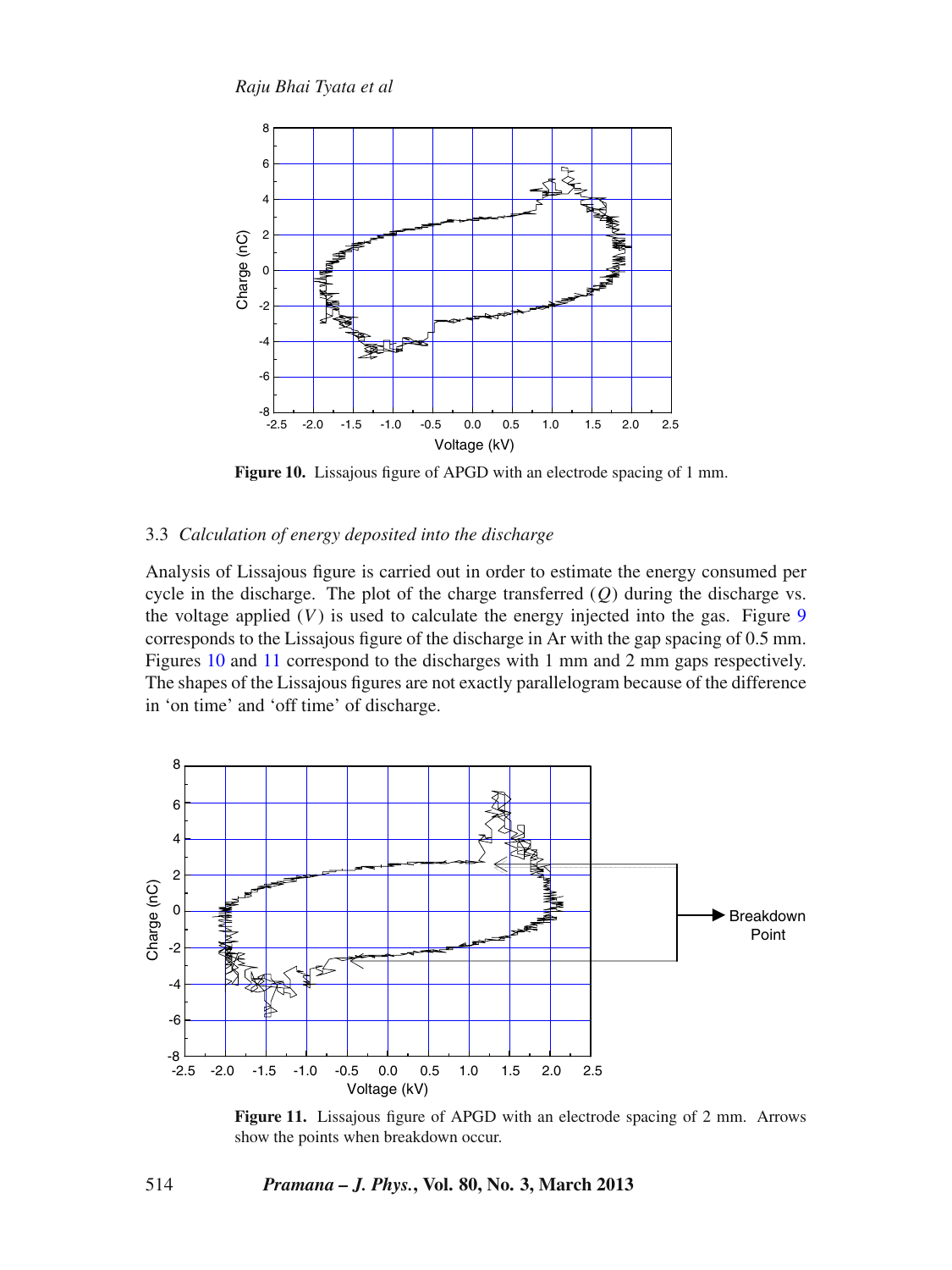| Electrode gap<br>(mm) | Calculated<br>$(\mu J)$ | Measured<br>$(\mu J)$ |
|-----------------------|-------------------------|-----------------------|
| 0.5                   | 33.4                    | 25                    |
|                       | 32.3                    | 21                    |
|                       | 31.5                    | 20                    |

<span id="page-8-1"></span>**Table 1.** The calculated and measured values of the energy deposited to the discharge.

A barrier discharge can be considered to be a series combination of two capacitors, one for the dielectric  $C_d$  and the other for the gas  $C_g$ . When the breakdown occurs, a resistive channel appears parallel to  $C_g$  and the charges transferred by the plasma filaments increase abruptly  $[22]$ . As long as the plasma is in ON state, the discharge current *I* leads the sinusoidal voltage  $V$ . The charge  $Q$  transferred by glow discharge is obtained by integrating *I*. For a complete cycle, the area of the Lissajous figure is proportional to the power injected into the gas. The energy deposition to the discharge,  $W_{den}$ , is calculated as

<span id="page-8-0"></span>
$$
W_{\rm dep} = \frac{\langle P_{\rm dis} \rangle}{2f},\tag{6}
$$

where  $P_{dis}$  is the average power consumed by the discharge and  $f$  is the frequency of the applied source.

By using eq. [\(6\)](#page-8-0), the calculated values of energy deposition by discharge in 0.5 mm, 1 mm and 2 mm are summarized in table [1.](#page-8-1) The measured values of energy deposition by discharge in different gaps were estimated by measuring the area of Lissajous figures.

#### 3.4 *Polymer surface treatment*

Atmospheric pressure plasmas in DBD and APGD modes have been widely used for polymer surface modification  $[23-25]$  $[23-25]$ . In both cases, the treatment increases the hydrophilicity of polymers. The discharge described in this paper is found to be efficient for the treatment of low-density polyethylene film. An increase in hydrophilicity of the sample is evident from figure [12.](#page-8-2) The contact angle of water drop on untreated sample is  $90^\circ$  and after 6 s of exposure in the discharge the contact angle decreases to 45.5◦. Figure [13](#page-9-0)

<span id="page-8-2"></span>

**Figure 12.** Images of sessile water drops on (**a**) untreated and (**b**) plasma-treated PE samples.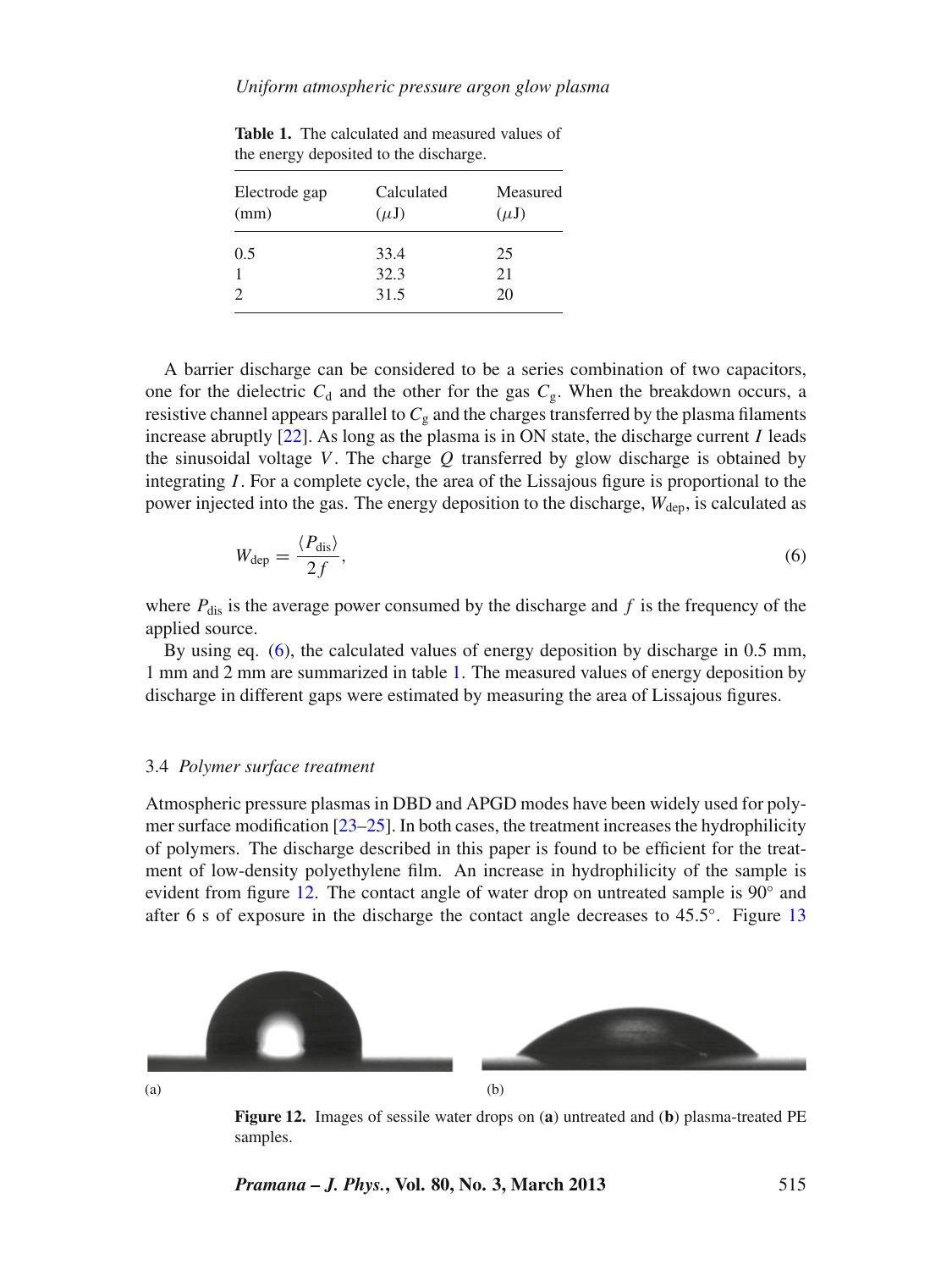<span id="page-9-0"></span>

**Figure 13.** Contact angle of water as a function of treatment time in the discharge.

shows the change in contact angle as a function of treatment time in the discharge reaching a saturation at 6 s. This effect of treatment time on the contact angle on plasma-treated polymer is in agreement with our earlier work [\[25](#page-10-18)].

The decrease in contact angle can be attributed to the increase in surface roughness and incorporation of hydrophilic functional groups. This effect is obviously time-dependent as observed in our result. The appearance of saturation in the contact angles beyond a certain treatment time may be due to the establishment of equilibrium between the formation of hydrophilic functional groups on the polymer surface and their removal by etching and sputtering.

## **4. Conclusion**

The experimental results presented in this paper showed that relatively homogeneous and non-thermal plasma could be generated at atmospheric pressure in the presence of Ar using high voltage power supply operating with a frequency in the range of a few kHz and a gap of 0.5–2 mm. Although plasma diagnostics under such condition of discharge is complicated, an attempt has been made to estimate the electron density of the discharge using both Stark broadening and line intensity ratio methods, and energy deposition could be estimated by Lissajous figure. A reasonably accurate value of electron temperature was obtained from the analysis of the optical emission spectra of the discharge. Results of contact angle measurement showed that the discharge is efficient in the surface modification of polymers.

## **Acknowledgement**

This work was supported by the University Grants Commission (UGC), Sanothimi, Bhaktapur, Nepal.